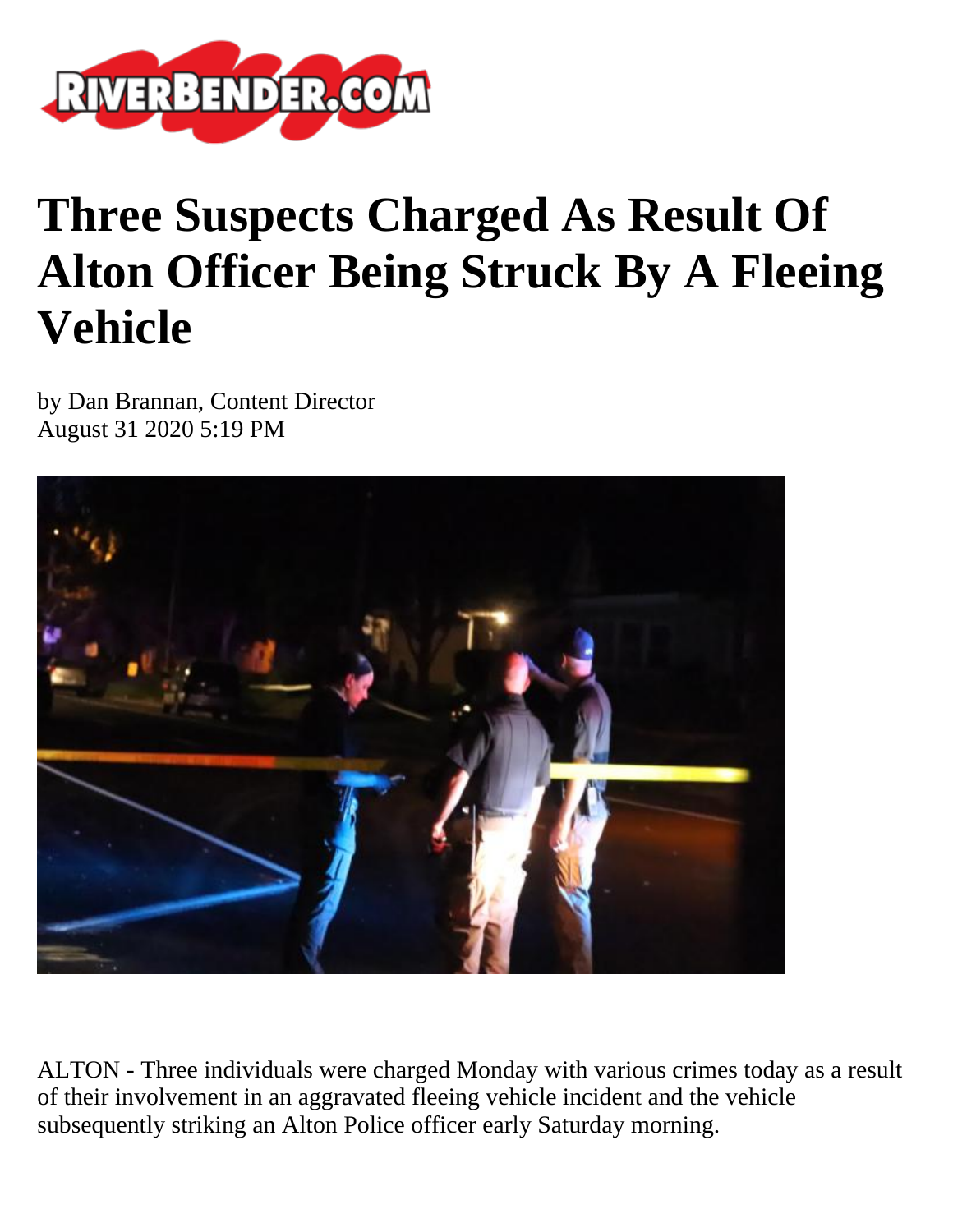At about 1:45 a.m. on Saturday, August 29, 2020, Alton Police Officers witnessed vehicles driving recklessly and chasing each other. The vehicles subsequently collided after swerving at each other, near the 800 block of Oakwood Avenue in Alton.

"When the officers attempted to stop one of the vehicles leaving the scene, the vehicle began to flee from police," Alton Police Jason Simmons said. "The vehicle pursuit continued to the 800 block of Washington Avenue, where assisting officers attempted to use 'stop sticks,' which are used to deflate a vehicle's tires and end a vehicle pursuit safely.

"As the assisting officers were deploying the 'stop sticks,' the driver of the suspect vehicle veered across the oncoming lane, onto the shoulder area, off of the roadway, striking one of the officers. Another officer at the scene applied a tourniquet and called for medical assistance. The suspect vehicle continued fleeing from police into the state of Missouri until the vehicle became disabled. The occupants of the vehicle were observed running from the suspect vehicle. With the assistance of the St. Louis County Police Department, officers checked the area, but the offenders eluded the police."

The Illinois State Police Traffic Crash Reconstruction Unit assisted the Alton Police Traffic Division in investigating the traffic crash scene in the 800 block of Washington Avenue.

Detectives from the Alton Police Criminal Investigations Division followed up on several leads and ultimately, the occupants of the suspect vehicle were identified and later taken into custody.

Monday, the details of the case were presented to the Madison County State's Attorney' s Office and charged Jaylynn A. Barnes, 19 of St. Louis, with Failure to Report an Accident Involving Personal Injury or Death, Aggravated Battery, Aggravated Fleeing or Attempting to Elude a Police Officer, Aggravated Reckless Driving, and Aggravated Unlawful Use of Weapons. The Honorable Judge Tognarelli set bail for Barnes at \$500,000.

Tyronn R. Edwards, 18 of St. Louis, with Aggravated Battery and Aggravated Unlawful Use of Weapons. The Honorable Judge Tognarelli set bail for Edwards at \$500,000.

Deandre C. Jones, 20 of Alton, was charged with Obstructing Justice and Disorderly Conduct. The Honorable Judge Tognarelli set bail for Jones at \$50,000.

At the time of this release, Barnes, Edwards, and Jones all remain in police custody.